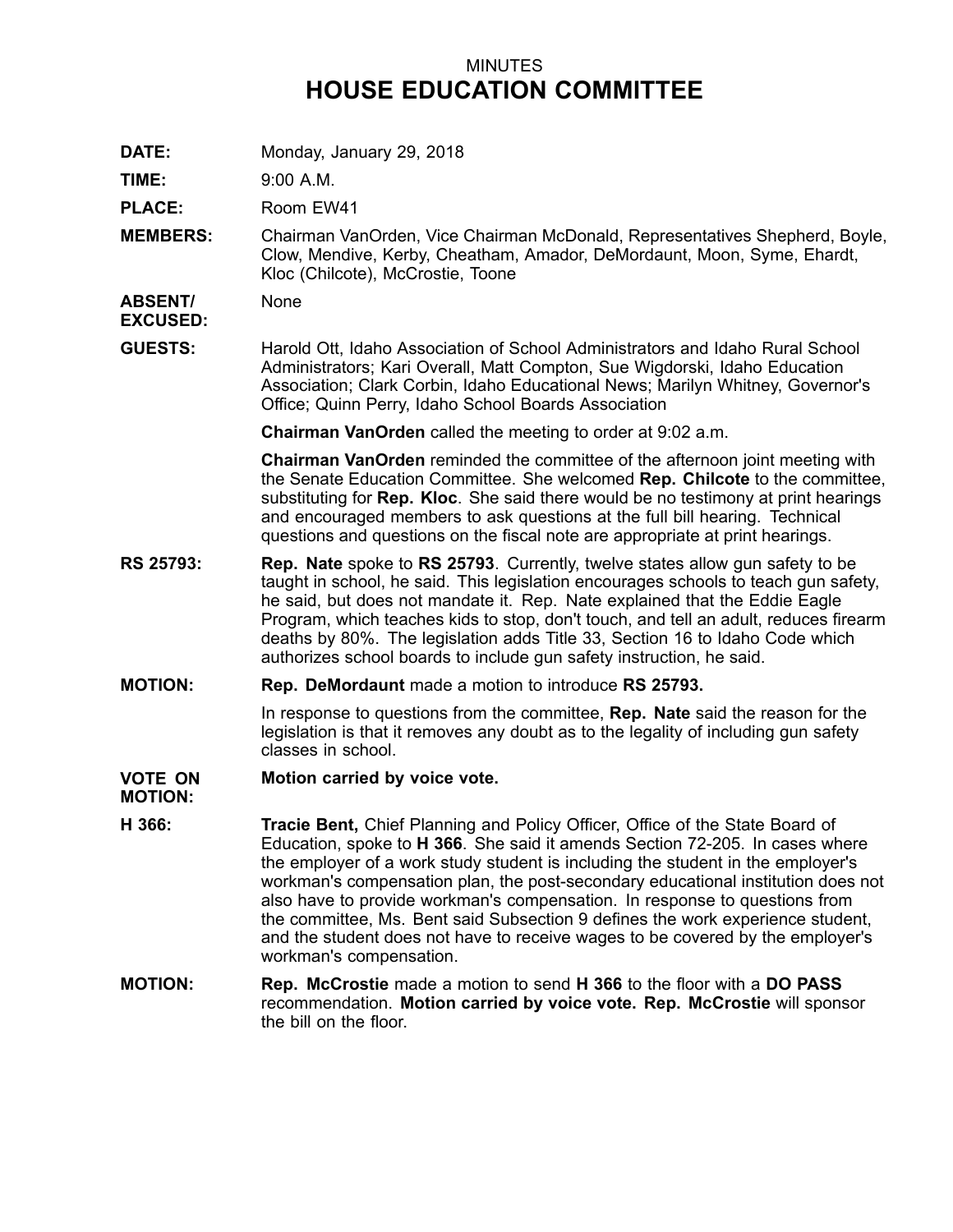**H 367: Tracie Bent** spoke to **H 367.** She said it extends the time period after secondary school graduation to post-secondary school attendance from six to seven years, for purposes of in-state residency status. She explained some students with strong ties to Idaho, who wanted to return to Idaho for graduate school, were falling outside of the current six-year time frame granted for in-state tuition purposes.

> In response to questions from the committee, **Ms. Bent** said the Board could have chosen <sup>a</sup> date for determining when the six years begins, but it felt this would give students more room to qualify for in-state tuition, and it is simpler. The Board heard from eight students last year who did not qualify for in-state tuition, and it heard from approximately five students the previous Fall, said Ms. Bent. Only approximately seventeen percent of college students graduate in four years, she said, so this rule change also helps those students who take longer to graduate. In response to questions from the committee, Ms. Bent said if <sup>a</sup> student leaves Idaho, the student must show an Idaho domicile of twelve months before being eligible for in-state tuition again. Surrounding states' requirements vary widely, she said. Some have more restrictive requirements, but the Board has found there is <sup>a</sup> movement to be much less restrictive. Previously, Idaho had reciprocity with Washington, Oregon and Utah, but there is no longer <sup>a</sup> need for reciprocity. Another benefit of extending the time for students to be eligible for in-state tuition is that resident students can participate in professional programs, such as WWAMI, and those programs have <sup>a</sup> limited number of seats, said Ms. Bent. If the change had been in place for the last two years, it would have covered all the students who approached the Board. The Board considers students who have family or employment in Idaho to have strong ties, but it has no bearing on determining <sup>a</sup> student's residency status, said Ms. Bent. The Board considered took strong ties into consideration when deciding the time should be extended to seven years, because those students are more likely to remain in Idaho. Ms. Bent said the time of graduation from high school is the determining start time, whether the student graduates in the Summer or the Winter.

### **MOTION: Rep. DeMordaunt** made <sup>a</sup> motion to **HOLD H 367** in committee. **Motion carried by voice vote.**

**H 368: Tracie Bent**, State Board of Education, spoke to H 368. She said it removes outdated language related to the public employees Optional Retirement Program. The legislation updates Section 33-107A and 33-107B, Idaho Code; removing outdated language regarding PERSI unfunded liability requirements, and updates language regarding the types of "contracts or certificates" benefits can be provided from. On July 1, 1997, Idaho community colleges and Eastern Idaho Technical College began requiring newly-hired non-classified (professional and faculty) employees to enroll in an Optional Retirement Plan (ORP) to take the place of PERSI for retirement benefits. Existing employees at the time were allowed to make <sup>a</sup> one-time election to move to the ORP or remain with PERSI. Additionally, any new non-classified employees that are already vested in PERSI at the time of hire may elect to remain in PERSI. Due to this change in 1997, PERSI required that the community colleges and Eastern Idaho Technical College pay 3.83% of all ORP employees' wages to PERSI to cover the "unfunded liability" for future retirements of employees already in the PERSI system, caused by the removal of such <sup>a</sup> large pool of employees from PERSI. The unfunded liability provision expired on July 1, 2011.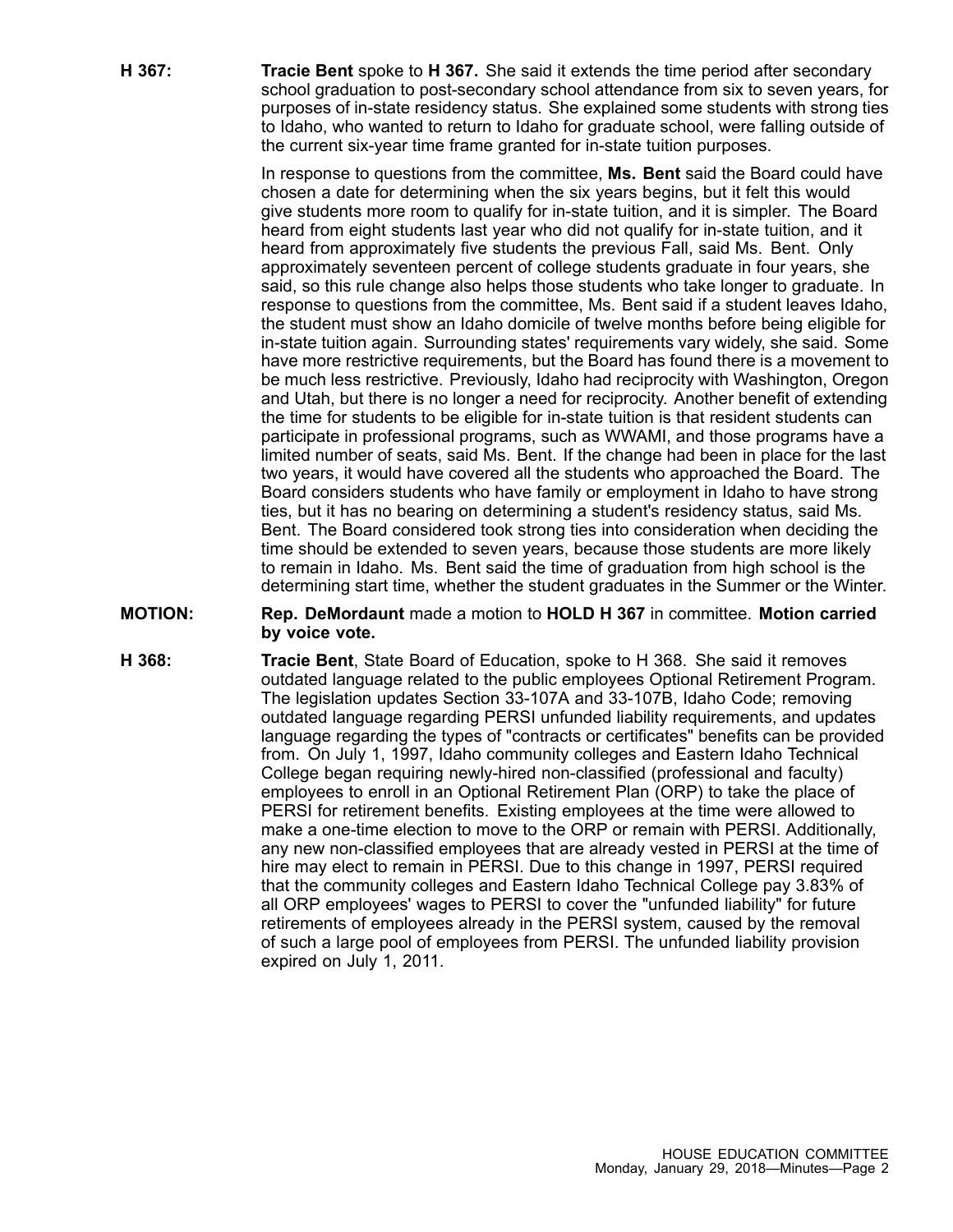In response to questions from the committee, **Ms. Bent** said the reason the state has to contribute to the optional retirement fund at the same rate as it does for PERSI is to show the benefit from the state is the same. Regardless of how the plan performs, she said, the individual will get the same benefits from the state, even though the accounts are different. The amount the individual gets at retirement is based on the performance of the fund, unlike PERSI, said Ms. Bent. **Rep. Clow** commented this difference is important for educators who move around the country. In response to questions from the committee, Ms. Bent said not including the College of Western Idaho in Section 33-107B was an oversight, because CWI is not already on that list. This Section applies to employees hired after July 1, 1997, and the College of Western Idaho was created in the year 2007. In response to questions from the committee, Ms. Bent says if an employee at <sup>a</sup> community college is already vested in PERSI, that individual may chose to remain in PERSI. Classified staff can still participate in PERSI, but faculty and administrators must participate in the optional plan.

## **MOTION: Rep. Syme** made <sup>a</sup> motion to **HOLD H 368** in committee.

In response to questions from the committee, **Ms. Bent** said that holding the legislation in committee would restrict which type of accounts the fund could be invested in. There are more tools now than there were in the 1990's, and holding the legislation would limit the performance of the accounts. Holding the legislation would not change that the optional retirement plan is mandatory for some employees, she added.

#### **SUBSTITUTE MOTION: Rep. McCrostie** made <sup>a</sup> substitute motion to send **H 368** to the floor with <sup>a</sup> **DO PASS** recommendation.

In response to questions from the committee, **Ms. Bent** said the reason CWI is not listed is this Section of Idaho Code applies to all community colleges. When CWI was created, <sup>a</sup> new Section of Idaho Code was created to define how they were created. The change from Eastern Idaho Technical College to Eastern Idaho College is to make sure the employees are all treated the same, said Ms. Bent. When community colleges hire employees now, said Ms. Bent, faculty and administration still must choose the optional retirement plan, but classified staff may choose either plan. The legislation only changes the types of funds the optional retirement account may invest in, she added.

**Rep. Boyle** said she supported the original motion and would like to hear the opinion of the College of Western Idaho (CWI) about this legislation. **Rep. Clow** said he supported the substitute motion. The reason CWI is not listed, he said, is because it did not exist before 1997, and the employees are already covered. **Rep. McCrostie** commented he feels comfortable with the current status of CWI faculty being able to participate in the optional retirement plan.

### **AMENDED SUBSTITUTE MOTION: Rep. Boyle** made an amended substitute motion to send **H 368** to General Orders, for the purpose of including the College of Western Idaho on page three.

**MOTION WITHDRAWN: Rep. McCrostie** withdrew his substitute motion. He said he supported the amended substitute motion.

> In response to questions from the committee, **Ms. Bent** said the language in question on page three, line thirteen, lists community colleges. It is not inclusive as written, but the College of Western Idaho already falls within that definition. She said the Board would need to look at whether or not it would affect employees transferring from Boise State University to the College of Western Idaho.

### HOUSE EDUCATION COMMITTEE Monday, January 29, 2018—Minutes—Page 3